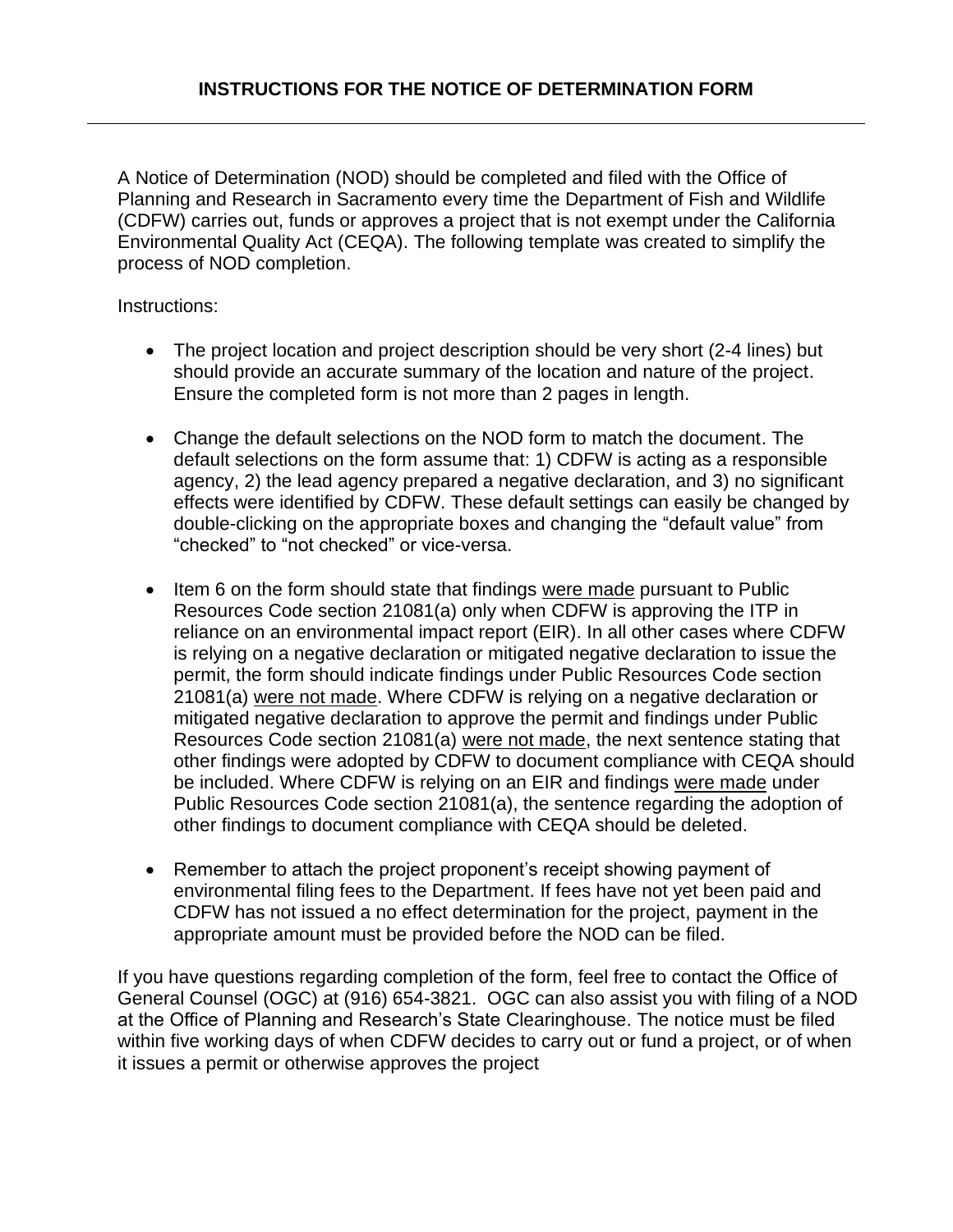## **Notice of Determination**  $\qquad \qquad$  **1 -**

**To: ⊠Office of Planning and Research** For U.S. Mail: P.O. Box 3044 Sacramento, CA 95812-3044 Street Address: 1400 Tenth Street Sacramento, CA 95814

**From:** California Department of Fish and Wildlife (CDFW) Marine Region] 3637 Westwind Blvd. Santa Rosa, CA 9540 Contact: Arn Aarreberg Phone: 707-576-2889

Lead Agency (if different than CDFW) California State Lands Commission 100 Howe Ave, Suite 100-South Sacramento, CA 95825-8202 Contact: Sarah Mongano Phone: 916-574-1889

*SUBJECT: Filing of Notice of Determination pursuant to Public Resources Code § 21108 State Clearinghouse Number: 2016082014*

Project Title: Chevron Long Wharf Maintenance and Efficiency Project (California Endangered Species Act Incidental Take Permit No. 2081-2016-056-07-A1 (ITP))

Project Location (include county): The Project is located at the Chevron Projects Company Richmond Refinery Long Wharf. The Long Wharf lies south of the Richmond-San Rafael Bridge on the eastern shoreline of central San Francisco Bay in Contra Costa county.

Project Description: This proposed project involves multiple components to improve efficiency at the Long Wharf and to comply with current Marine Oil Terminal Engineering and Maintenance Standards. Chevron has requested an Amendment to the original ITP to include geotechnical exploration which includes driving a single pile in 8 locations around Berth 4 to determine the presence and/or depth of bedrock prior to beginning the previously approved seismic retrofit. The amendment makes two changes to the original approval which include vibratory pile driving and removal of a 20" diameter steel pile at 8 locations around Berth 4 and the 8 pile driving events may be conducted prior to June 1, 2020.

The Project will result in impacts to habitat of Longfin Smelt (*Spirinchus thaleichthys*) and Chinook Salmon (*Oncorhynchus tshawytscha*). The project is expected to result in incidental take Longfin Smelt and Spring Run Chinook, designated as threatened, and Winter Run Chinook Salmon which is designated as an endangered species under the California Endangered Species Act. The ITP and ITP amendment referenced above as issued by CDFW authorizes incidental take of species listed under CESA that may occur as a result of Project implementation.

This is to advise that CDFW, acting as  $[]$  the lead agency /  $\boxtimes$  a responsible agency] approved the abovedescribed project on  $\qquad \qquad \qquad$  and made the following determinations regarding the above described project:

- 1. The project  $[\Box]$  will /  $[\Box]$  will not] have a significant effect on the environment (This determination is limited to effects within CDFW's permitting jurisdiction as a responsible agency).
- 2.  $\Box$  An environmental impact report /  $\boxtimes$  A negative declaration] was prepared by the lead agency for the original project.
- 3. Additional mitigation measures  $[\boxtimes]$  were  $/\Box$  were not] made a condition of CDFW's approval of the project.
- 4. A mitigation reporting or monitoring plan  $[\boxtimes]$  was /  $\Box$  was not] adopted by CDFW for this project.
- 5. A Statement of Overriding Considerations  $\Box$  was /  $\boxtimes$  was not] adopted by CDFW for this project.
- 6. Findings  $\Box$  were /  $\boxtimes$  were not] made by CDFW pursuant to Public Resources Code § 21081(a). CDFW did, however, adopt findings to document its compliance with CEQA.
- 7. Compliance with the environmental filing fee requirement at Fish and Game Code § 711.4 (check one):
	- $\Box$  Payment is submitted with this notice.
	- $\boxtimes$  A copy of a receipt showing prior payment was submitted to CDFW.
- $\boxtimes$  Responsible Agency statement: The Mitigated Negative Declaration prepared by the lead agency for the Project is available to the general public at the office location listed above for the lead agency. CDFW's administrative